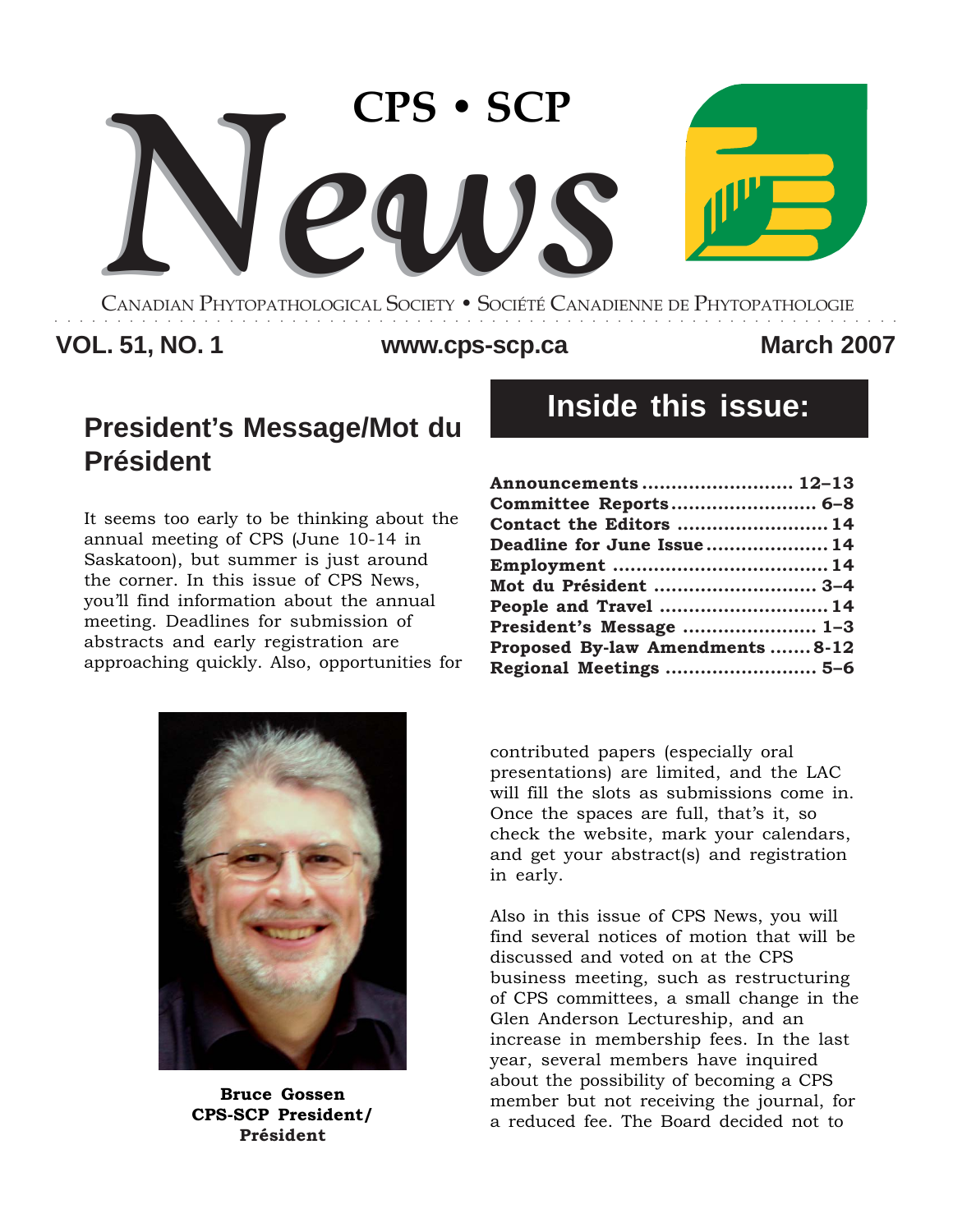pursue that option for 2008, because of our (somewhat dire) financial situation. However, we are interested to hear from you on this issue. If it is important to you, let us know.

#### When the CPS Board met by

teleconference in January, the Treasurer (Dilantha Fernando) advised us that CPS had been experiencing a serious cash flow problem for most of 2006. He reported that this problem was associated primarily with long intervals between paying NRC for each edition of CJPP and receiving payment for page charges. The Board authorized Dilantha to cash a GIC to cover the shortfall. Hopefully this is a shortterm problem. However, based on this

would like to see as many employers as possible take advantage of this free service, which will provide our members with information on employment opportunities across the country and around the world. There is also an opportunity for members seeking a position to post their information on this site. If you, your colleagues, or your employer have positions coming open, send that information to the editor of CPS News (Kelly Turkington).

Another initiative that was suggested in the 2006 Strategic Plan was to develop a list of senior pathologists within CPS who were willing to act as mentors, advisors or consultants. This list would include

report, I anticipate that the financial report for 2006 will show

*"CPS functions on the energy, enthusiasm and dedication of its members."*

another large deficit. It appears that we haven't made as much headway on resolving the deficit as I had hoped, and further changes will be required.

One piece of good news is that we have (finally) received a brief report from APS on the 2006 joint meeting. I am pleased to report that the meeting made a profit, and that CPS will receive over \$5000 as our share of this profit. Although the CPS Board was not completely satisfied with the report (e.g., APS reported fewer than 100 CPS members in attendance, while our estimate was 160), we are pleased that the joint meeting was such a success, and look forward to starting to plan for the next joint meeting.

One initiative from the 2006 Strategic Plan was to ask potential employers to submit notifications of job openings to CPS News. These submissions are also posted on the CPS website, and (where applicable) in the Student E-Bulletin. The Board strongly supports this initiative. We

information on skill sets, areas of interest, availability, etc. The Board has

asked the Education Committee to lead this initiative, starting by recruiting volunteers willing to serve as mentors for students and young scientists. If you are interested in serving as a mentor or interested in finding one, contact the chair of the Education Committee (Greg Boland).

By the time you receive this message, the first edition of the Student E-bulletin will have been circulated to plant pathology students across Canada and uploaded onto the CPS website. Congratulations to the editors, Angela Orshinsky and Alyson Prokop, for getting this project up and running. They are looking for contributors – if you believe that this is a worthwhile initiative, get involved.

The project to revise and expand the '*History of Plant Pathology in Canada*' is moving ahead quickly, with almost all of the sections compiled and submitted for the first round of editing and revision. I know from my own experience that this is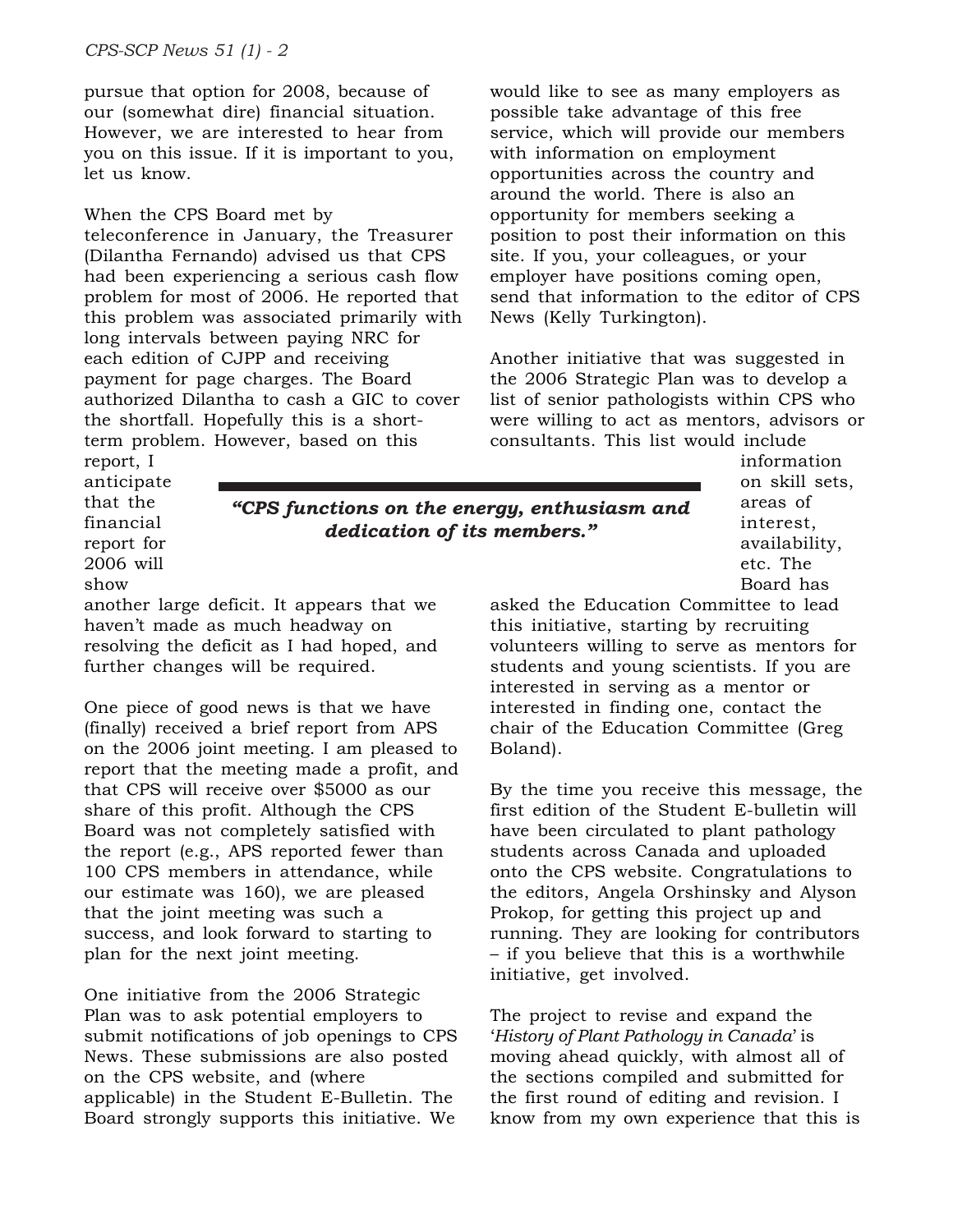an important milestone, but that there is still a lot of work to do before the project is complete. On behalf of CPS, I thank Denis Gaudet, Ron Howard, and the rest of the editorial team for their contributions and continuing hard work. CPS is eager to see this project brought to completion, because it represents a legacy that we will pass on to future generations of pathologists in Canada.

CPS functions on the energy, enthusiasm and dedication of its members. I've had an opportunity to acknowledge a few of these individuals in this letter, but there are many more who make things work – thanks to all of you. Also, if you have comments or suggestions on how CPS could improve its service, visibility or accountability, we need to hear from you. Talk to your regional rep or a Board member and share your ideas. Thanks in advance for your suggestions – that's how the society moves forward.

Il peut sembler un peu tôt pour penser à la réunion annuelle de la SCP (du 10 au 14 juin à Saskatoon), mais l'été est déjà à nos portes. Dans ce numéro du *CPS-SCP News*, vous trouverez de l'information sur cette réunion. Les dates d'échéance pour la soumission des résumés et pour l'inscription hâtive approchent à grands pas. De plus, les disponibilités pour les communications (particulièrement les présentations orales) sont limitées, et le Comité local d'organisation complètera l'horaire à mesure que les soumissions seront reçues. Une fois l'horaire complété, il sera trop tard; alors, vérifiez sur le site Web, prenez note des dates d'échéance et envoyez votre ou vos résumés ainsi que votre inscription le plus tôt possible.

Dans ce numéro du *CPS-SCP News*, vous trouverez aussi plusieurs avis de motion

qui seront discutés et qui seront mis au vote lors de la réunion d'affaires, tels que la restructuration des comités de la SCP, un léger changement au Fonds de conférences Glen Anderson et une augmentation des cotisations. L'an passé, plusieurs membres ont demandé s'il était possible d'être membre de la SCP, sans recevoir la Revue, et ainsi payer une cotisation moindre. Le Conseil a décidé de ne pas offrir cette option en 2008, à cause de notre situation financière plutôt inquiétante. Nous aimerions cependant connaître votre opinion à ce sujet. Si cette question est importante pour vous, faitesle nous savoir.

En janvier, lors d'une conférence téléphonique entre les membres du Conseil de la SCP, le trésorier (Dilantha Fernando) nous a informé du sérieux problème de liquidité de la SCP pendant presque toute l'année 2006. Selon lui, le problème est relié à un trop long délai entre le paiement au CNRC des sommes dues pour chaque numéro du CJPP et la réception des frais de page. Le Conseil a autorisé Dilantha à liquider un bon de capitalisation afin de couvrir le montant qui manque. Il est à souhaiter que le problème ne soit que temporaire. Cependant, sur la foi de ce rapport, je soupçonne que le rapport financier de l'année 2006 indiquera un autre déficit important. Il semble que nous n'ayons pas fait autant de progrès que je l'aurais espéré dans la résolution de ce problème de déficit; de nouveaux changements devront être apportés.

Par contre, nous avons reçu une très bonne nouvelle avec le rapport de l'APS sur le congrès conjoint de 2006. Je suis heureux de vous annoncer que le congrès a réalisé un profit et que la SCP recevra sa part, soit plus de 5000 \$. Même si ce rapport ne satisfait pas complètement le Conseil de la SCP (ex. l'APS signale que moins de 100 membres de la SCP ont assisté au congrès alors que nous en attendions 160), nous sommes heureux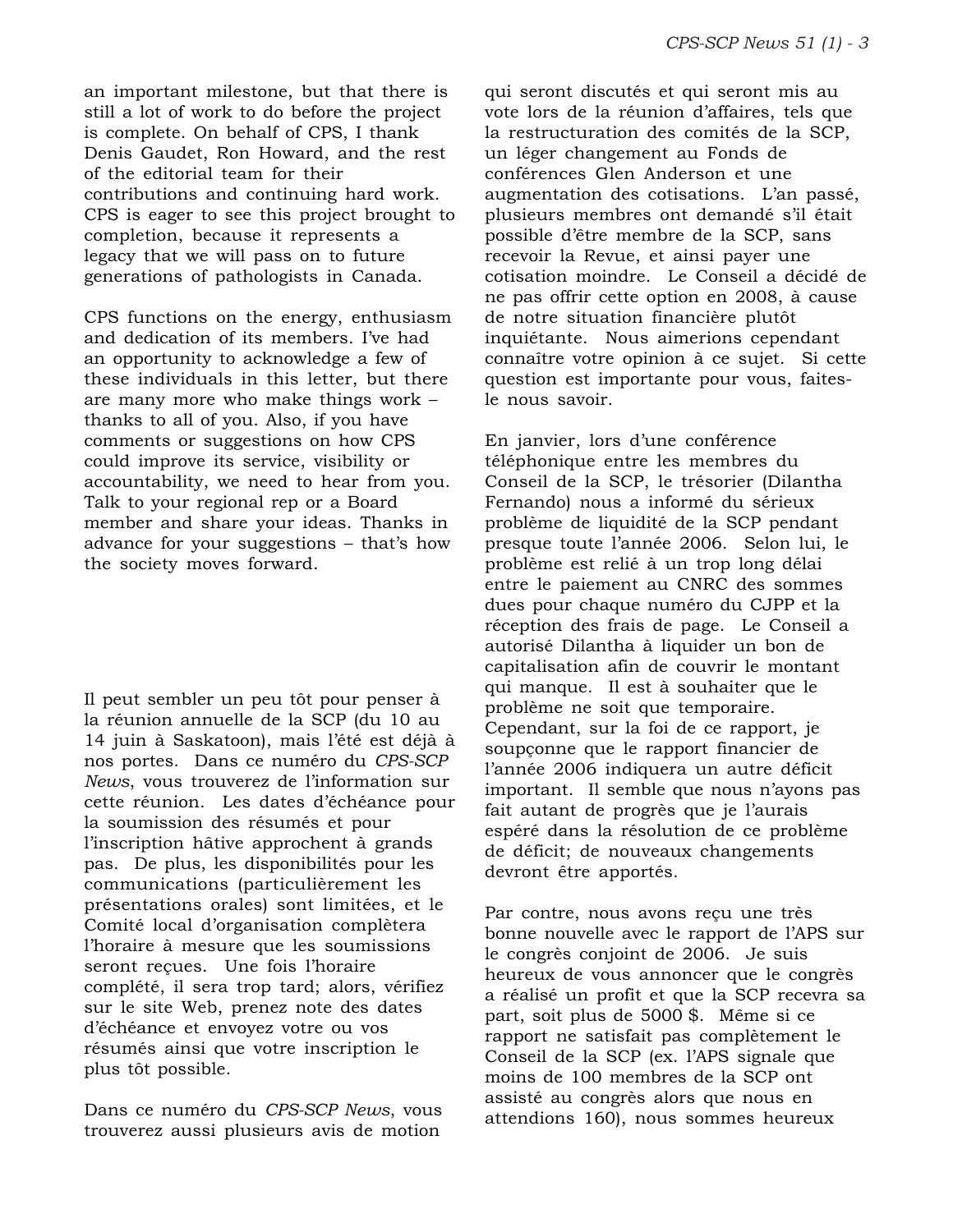que le congrès conjoint fut un succès et nous sommes anxieux de planifier le prochain

Une des initiatives du Plan stratégique de 2006 était de demander aux employeurs potentiels de soumettre des avis d'offre d'emploi à publier dans le *CPS-SCP News*. Ces avis sont aussi publiés sur le site Web de la SCP et (s'il y a lieu) dans le Student E-Bulletin. Le Conseil soutient fortement cette initiative. Nous aimerions qu'un maximum d'employeurs profitent de ce service qui fournit à nos membres de l'information sur les occasions d'emploi au pays et partout dans le monde. Il est aussi possible pour un membre qui cherche un poste de publier sa requête sur le site. Si vous-même, vos collègues ou votre

étudiants en phytopathologie du Canada et aura été téléversé sur le site Web de la SCP. Félicitations aux rédactrices en chef, Angela Orshinsky et Alyson Prokop, pour avoir réalisé ce projet. Elles sont à la recherche de collaborateurs – si vous croyez que cette initiative est valable, impliquez-vous.

La révision, y compris des additions, de *History of Plant Pathology in Canada* progresse rapidement; presque toutes les sections ont été compilées et soumises pour la première ronde d'édition et de révision. Je sais par expérience que c'est une étape importante, mais il reste beaucoup de travail à faire pour compléter le projet. Au nom de la SCP, je remercie Denis Gaudet, Ron Howard et le reste de

avez des postes à combler bientôt, envoyez l'information au rédacteur du *CPS-SCP News* (Kelly Turkington).

employeur

Une autre initiative proposée dans le Plan stratégique de 2006 était le développement d'une liste de phytopathologistes seniors, membres de la SCP, prêts à agir comme mentors, conseillers ou consultants. Cette liste inclurait de l'information sur les compétences, les domaines d'intérêt, la disponibilité, etc. Le Conseil a demandé au Comité d'éducation de prendre en charge cette initiative en commençant à recruter des volontaires intéressés au mentorat auprès d'étudiants et de jeunes scientifiques. Si vous êtes intéressés à servir de mentor ou si vous en cherchez un, prenez contact avec le président du Comité d'éducation (Greg Boland).

Au moment où vous lirez le présent message, le premier numéro du Student E-bulletin aura circulé parmi les

*<<La SCP fonctionne grâce à l'énergie, l'enthousiasme et le dévouement de ses membres.>>*

l'équipe éditoriale pour leur contribution et leurs efforts soutenus. La SCP a

hâte de voir le résultat de ce projet parce qu'il représente un héritage pour les futures générations de phytopathologistes au Canada.

La SCP fonctionne grâce à l'énergie, l'enthousiasme et le dévouement de ses membres. J'ai eu l'occasion d'en remercier quelques-uns ci-dessus, mais il y en a bien d'autres grâce à qui tout fonctionne – je les remercie tous. De plus, si vous avez des commentaires ou des suggestions à faire pour améliorer les services, la visibilité ou la responsabilité financière, nous aimerions les connaître. Parlez à votre représentant régional ou à un membre du Conseil et faites-nous part de vos idées. Merci à l'avance pour vos suggestions – c'est ainsi que la Société progresse.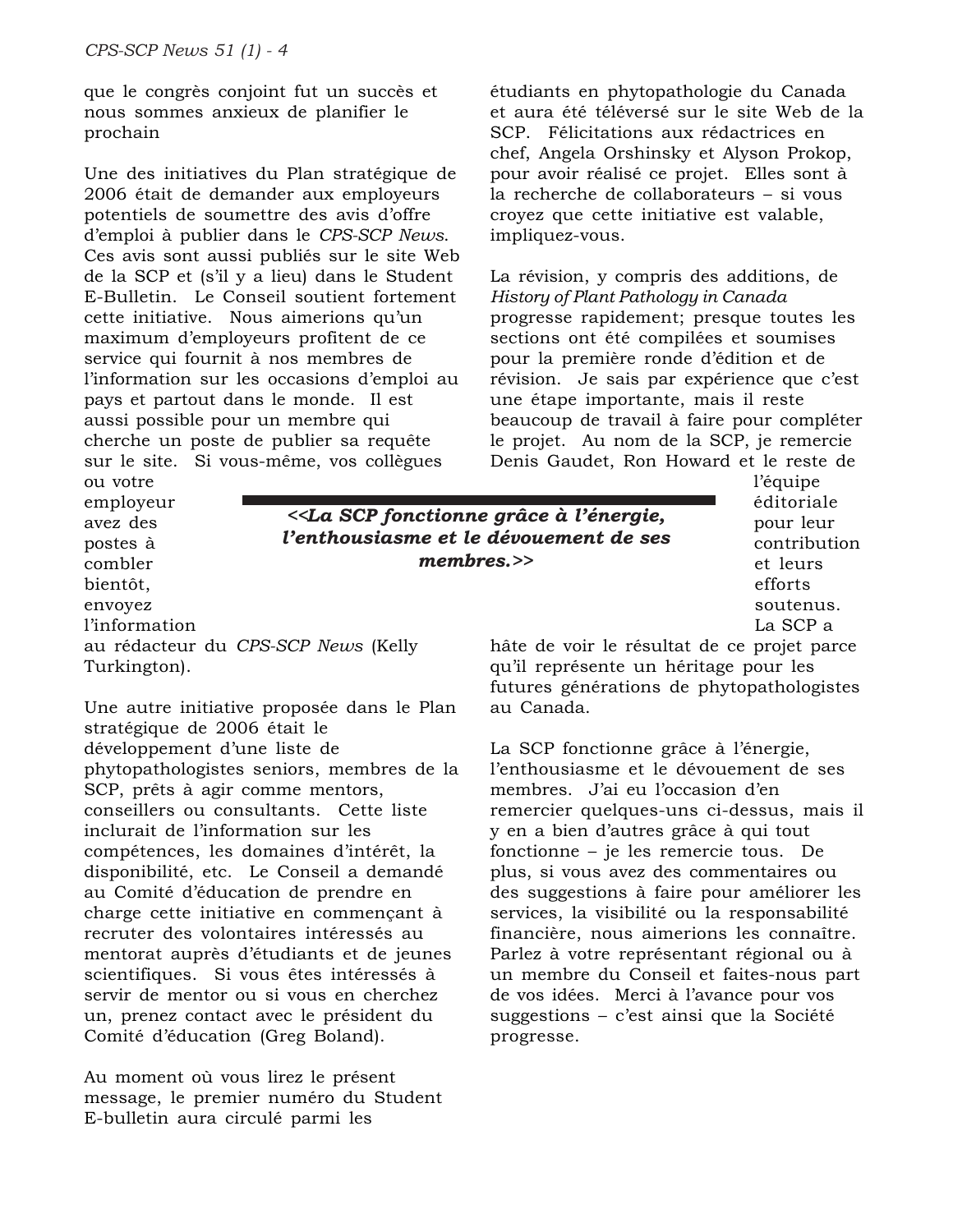### **Regional Meetings**

#### **Annual Meeting of the Southwestern Ontario Region of the Canadian Phytopathological Society**

The Southwestern Ontario Region of the Canadian Phytopathological Society (SORA-CPS) will meet on Friday, May 11, 2007 at the Guelph Turfgrass Institute, Victoria Road, Guelph, ON. The theme of this year's conference is "Plant defences to disease". Several interesting speakers have been invited to discuss various aspects of this theme, which will address plant defences to fungi, bacteria and viruses and systemic acquired resistance. There will also be a session featuring short updates on new and re-emerging diseases, including cucumber downy mildew.

Registration will begin at 12:30 and the speaker program at 1:00 p.m. Following the speaker and poster sessions there will be a buffet dinner and social time. For more information and updates, check the regional association section of the CPS web site, http://cps-scp.ca/SORA-CPS.htm.

The meeting will also include a student poster competition with cash prizes. Students and other researchers are encouraged to submit abstracts for posters showing new work, and also to bring posters that were presented at other recent meetings. Posters that feature research, emerging diseases or teaching methods are all welcome. Abstracts for publication in the Canadian Journal of Plant Pathology should be prepared following the guidelines for publication in the CJPP, which can be found on the CPS web site at http://www.cps-scp.ca/ Abstract\_CPS2006.htm. Poster abstracts and registration forms should be submitted to Melody Melzer (melodyme@uoguelph.ca) by April 12. For more information, contact Mary Ruth

McDonald (mrmcdona@uoguelph.ca). For information on registration and to add your name to the circulation list, contact Greg Boland (gboland@uoguelph.ca).

Submitted by Mary Ruth McDonald, Chair, Southwestern Ontario Region – CPS.

#### **2006 Maritime Region CPS Meeting held in Kentville**

Members of the CPS from the Maritime Region came together in Kentville, Nova Scotia with other colleagues to share in discussions of current research and fellowship. The meeting was held on November 23, 2006 at the AAFC Atlantic Food and Horticulture Research Centre. Registered participants from government, university, and industry heard 10 oral presentations (one poster presentation) on various topics in phytopathology during the afternoon. We were pleased and honoured to welcome Dr. Verna Higgins, Emeritus Professor, Department of Cell and Systems Biology (formerly Botany), University of Toronto, ON, as our keynote speaker. Dr. Higgins is renowned for her work on host-pathogen interactions and has contributed to many outstanding achievements in her field of research. Her presentation was entitled: "**Understanding disease resistance: Has it helped in the field?**".

We were also pleased to welcome Dr. Bruce Gossen, current president of CPS, and would like to thank him for taking the time to attend our regional meeting. Maintaining this connection with our national society is an important aspect of our own development as a regional group. Following the meeting, attendees had dinner at Rosie's Restaurant and Paddy's Pub in Kentville and awards were presented to the keynote speaker and CPS president.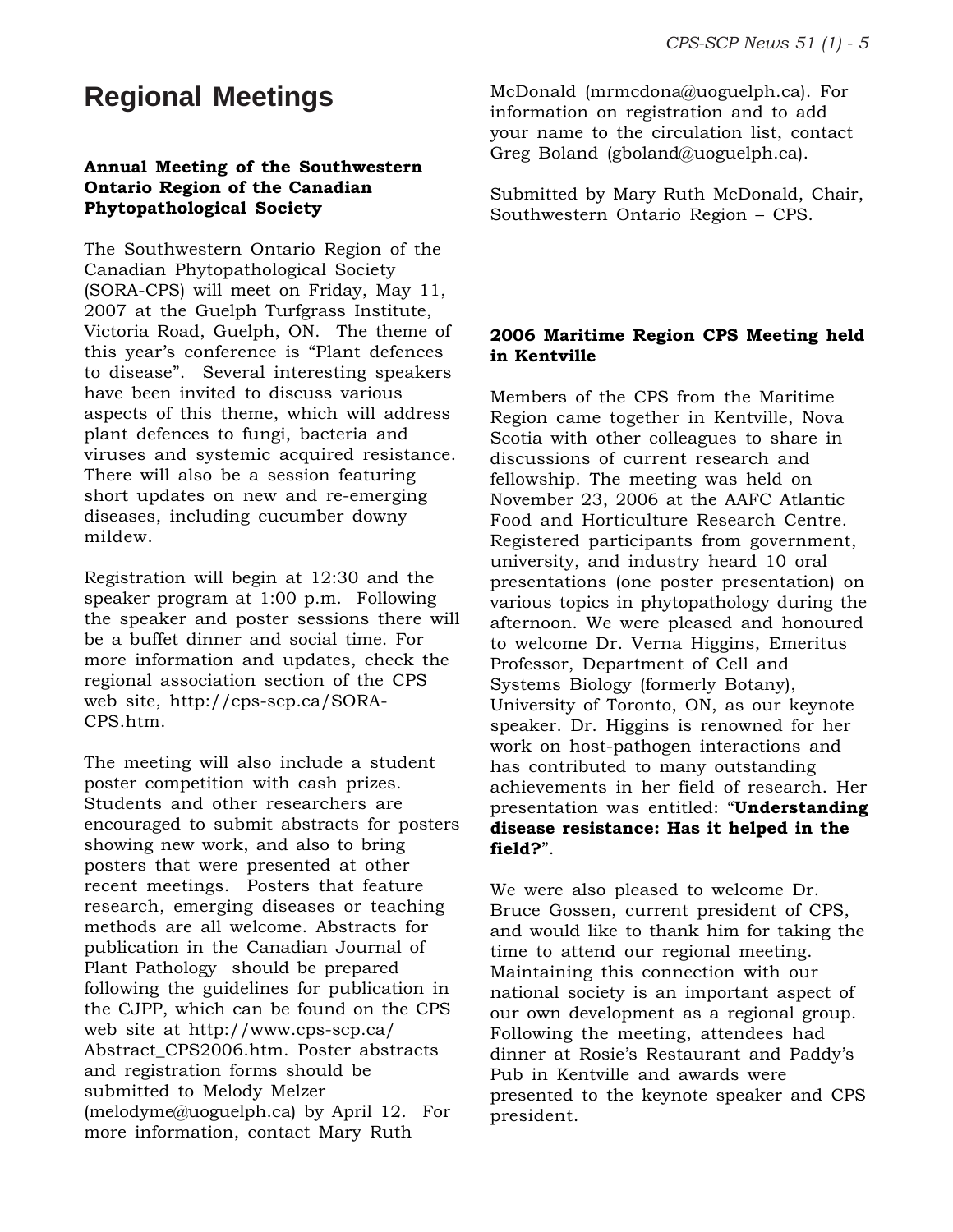Special thanks to the CPS for financial contributions. Also, many thanks go to Gordon Braun (AAFC, Kentville) for organizing and hosting the meeting. We look forward to the Maritime Region meetings of 2007 to be held in Charlottetown, Prince Edward Island.

Respectfully submitted, Rick Peters, CPS Maritime Region Rep.

# **Committee Reports**

#### **Committee on International Cooperation – plans for the coming year**

There are many activities that our committee would like to undertake but due to budget constraints we'll be concentrating on the following for the next year:

- Increase awareness of CPS and its activities in the international plant pathology community. To this end we need to update our database on international plant pathology societies.
- Seek membership in foreign plant pathology societies, and offer them a one-year free membership in CPS.
- Cover publishing costs for scientists in developing countries whose manuscripts have been accepted for publication in CJPP.
- Continue publishing articles in the "International Corner" of CPS News on trips and/or projects abroad that our members might have undertaken, or on research that CPS members from other countries are conducting.

In order to achieve these goals we need your collaboration:

- Do you have up-to-date contacts with the various international plant pathology societies, especially in developing countries?
- Do you know of a scientist in a developing country who would like to publish his/her research in CJPP but cannot afford to?
- Have you recently visited, or are you involved with, a research project or scientists abroad, and are willing to write an article on your international activities for the "International Corner"? If you are a foreign CPS member, are you willing to write an article about your research program?
- Do you have any suggestions for activities that our society can undertake this year and into the future?

You can contact us either by phone or email at the addresses below.

We thank you very much for your help, and look forward to hearing from you.

For the International Cooperation Committee: Myriam R. Fernandez, phone: (306) 778- 7255, fernandezm@agr.gc.ca Khalid Rashid, phone: (204) 822-7220, krashid@agr.gc.ca.

#### **CPS History Project Committee - Update**

Yes, life is teaming in our project to update IL Conners book 'History of Plant Pathology in Canada'. As many will recall, this book was initiated as a 75th Anniversary project of the CPS to produce a supplemental volume to Conner's book. The text will document the history of the Society and Canadian Plant Pathologists from 1970 to present. Presently, the Committee composed of Jack Sutherland, Dick Stace-Smith, Ron Wall, Roy Whitney, Lu Piening, Denis Gaudet, Verna Higgins,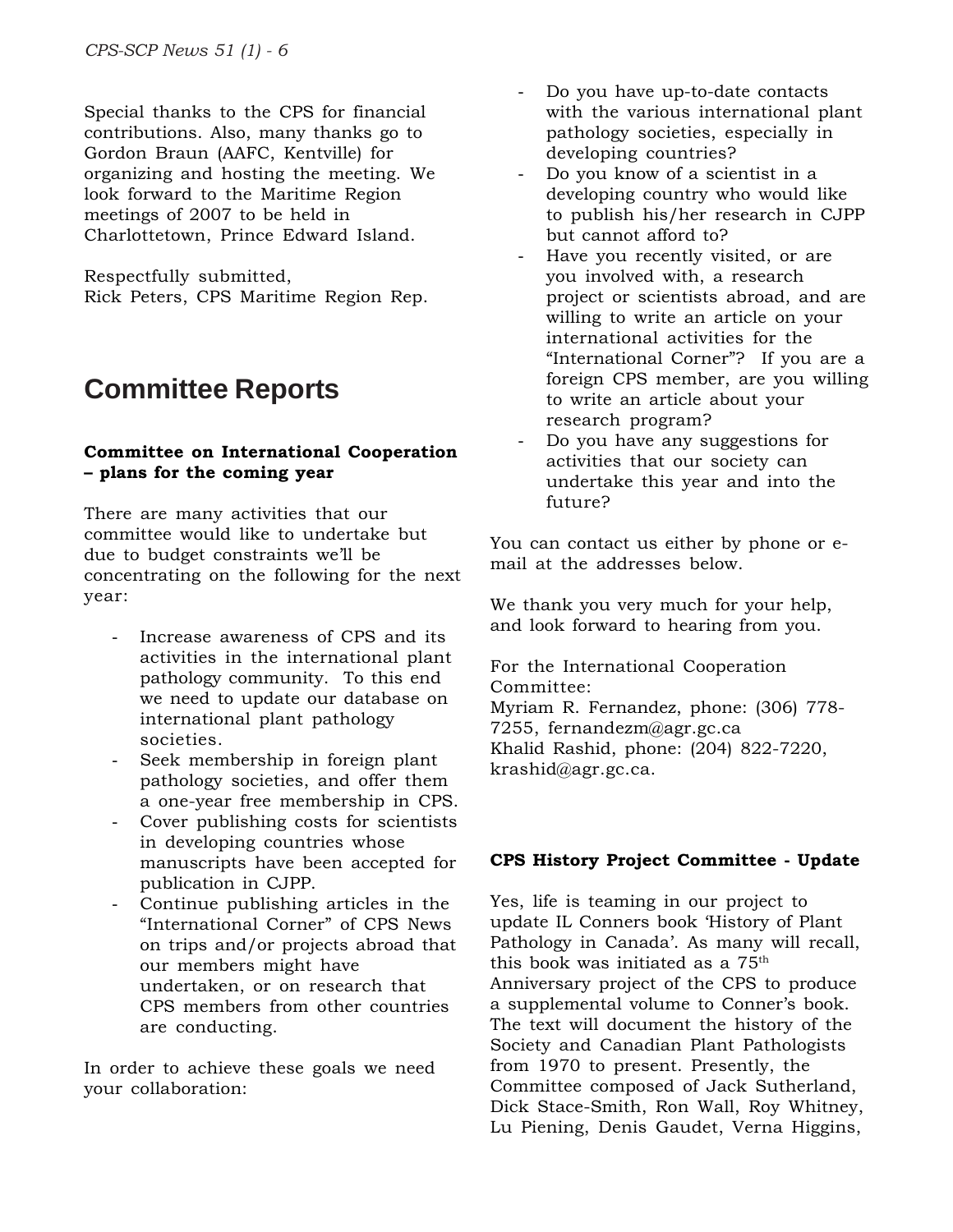Guil Ouellette, and Bud Platt, are working tirelessly to write and coordinate their respective sections and regions. Many other former and current CPS members have also been recruited for their contributions. We anticipate this book going out for a general review in the spring of 2007 with final publication in the spring of 2008. While we are at a fairly advanced stage, we are always willing to accept bios from individuals who have not yet submitted them. Please direct inquires and completed bios to D. Gaudet (gaudetd@agr.gc.ca). The Committee will be contacting some of you for additional contributions as we endeavour to make this book as interesting and topical as possible. Thank you for your continued support!!

#### Denis Gaudet

Ariculture and Agri-Food Canada P.O. 3000, 5403-1<sup>st</sup> Ave. South Lethbridge, Alberta, Canada T1J 4B1.

#### **Splitting of the Education and Public Awareness Committee**

The Strategic Plan for 2006-2011 made a recommendation that the Education and Public Awareness Committee be split to provide a higher profile and better focus for these two important areas. Greg Boland from the University of Guelph will Chair the Education Committee. The other members of this committee are Penny Pearse (Saskatchewan Agriculture and Food), Katerina Jordan (Guelph), Kelly Turkington (AAFC-Lacombe), Mary Ruth McDonald (Guelph) and Mary Leggett (Philom Bios - Saskatoon). Albert Tenuta of the Ontario Ministry of Agriculture, Food & Rural Affairs (OMAFRA) will chair the Public Awareness Committee with Mike Celetti (OMAFRA), Marleen Clark (PEI Department of Agriculture & Forestry), and Sue Boyetchko (AAFC Saskatoon) as members of the committee.

Respectfully submitted by Mary Leggett.

#### **Report of the Nominating Committee**

#### **Proposed slate of candidates for 2007- 2008**

As per the constitutional amendment adopted last year (see CPS-SCP News, March 2006, 50:8-9), we are presenting the nomination list of proposed candidates for the board and the standing committees in the March issue of CPS-SCP News to give enough time for an election prior to the annual meeting should there be more than one candidate for each committee position. This will not be necessary this year. The deadline for nominations for any office from the Society at large was February  $1^{st}$  as per the amended Article VI section 3 of the constitution.

The names of proposed candidates for the Board and Standing Committees are highlighted in bold. The remaining members are continuing or completing their terms as specified by the Society By-Laws.

#### **CPS-SCP Board 2007-2008**

President: Jim Menzies President Elect: Mary Leggett **Vice President: Richard Bélanger** Past President: Bruce Gossen **Secretary: Anthony Hopkin Treasurer: Sarah Hambleton** Membership Secretary: Khalid Rashid Senior Director: Randy Clear **Junior Director: Rick Peters**

#### **CPS-SCP Standing Committees 2007- 2008**

#### **Nominations:**

Bruce Gossen (Chair) André Lévesque Vicky Toussaint Philip Northover **Ken Conn**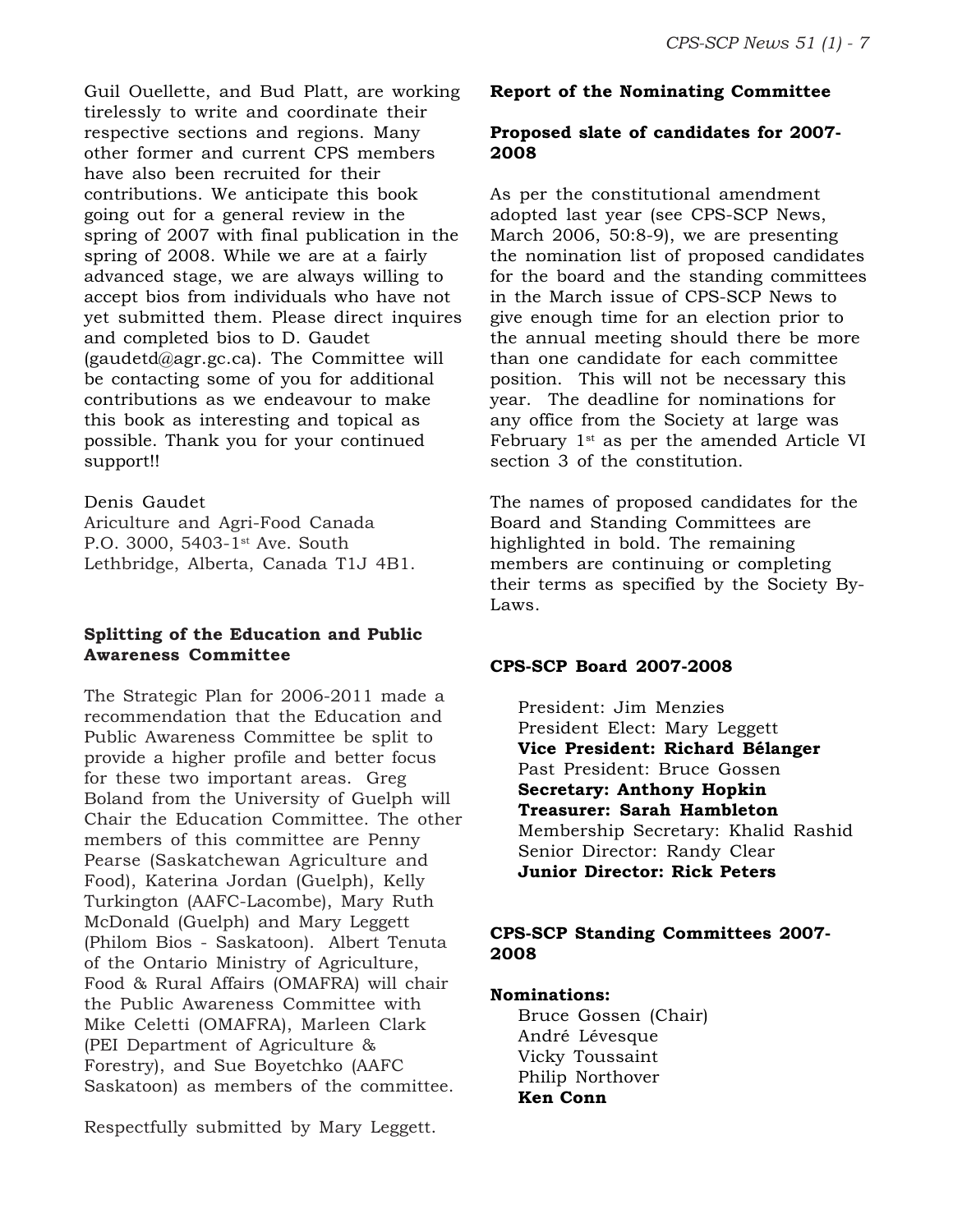#### **Awards Committee:**

Mike Celetti (Chair) Sabine Banniza Jill Thompson Steven Strelkov **Odile Carisse**

#### **Future Meetings:**

Bernard Vigier (Chair) Tom Fetch **Peter Sholberg**

#### **Resolutions:**

Godfrey Chongo Rick Peters **Jeannie Gilbert**

#### **Financial Advisory:**

Bruce Gossen (Chair) Jim Menzies (President) Mary Leggett (President Elect) **Richard Bélanger (Vice President) Sarah Hambleton (Treasurer)** Zamir Punja (CJPP Editor) Ron Howard **Richard Martin Paul Hildebrand Rona Sturrock**

#### **Membership committee:**

Khalid Rashid, Chair: Membership Secretary

#### **Sarah Hambleton, Treasurer**

Rick Peters, Regional rep. Maritimes Russell Tweddell, Regional rep. Quebec Bernard Vigier, Regional rep. Eastern Ontario Mary Ruth McDonald, Regional rep. Western Ontario Fouad Daayf, Regional rep. Manitoba **Godfrey Chongo, Regional rep. Saskatchewan Denis Gaudet, Regional rep. Alberta (PPSA)** Janice Elmhirst, Regional rep. B.C.

#### **Science Policy**

(only if the proposed amendment for this committee mentioned in this newsletter is not accepted, see pages 12-13 of this issue of CPS-SCP News)

Jim Menzies D'Ann Rochon Claudia Goyer Luc Couture **André Lévesque**

Respectfully submitted: André Lévesque (chair), Richard Hamelin, Mary Leggett, Vicky Toussaint and Philip Northover

#### **Proposed Amendments to the By-Laws 2007**

#### **Notice of Motion**

"The governing Board of the Canadian Phytopathological Society wished to bring forward a motion at the Annual General meeting of the Society to be held in Saskatoon, SK on June 13, 2007, to approve the attached amendments of the CPS By-Laws, in accordance with By-Law XVII, Section 1. Members are notified that they may vote in favour of or against adopting each of the proposed amendments at the AGM."

#### **The proposed change to the CPS By-Laws is as follows:**

#### **III. FEES**

- 1. Annual fees shall be \$90.00 with electronic journal, \$100 with print journal and \$110 with both electronic and print journal for Regular Members, including Fellows; \$40.00 with electronic journal, \$50 with print journal and \$60 with both electronic and print journal for Student and Emeritus members. Honorary Members and Emeritus Members who receive only CPS-NEWS shall be exempt from fees".
- 3. Sustaining Associate status with the Society requires an annual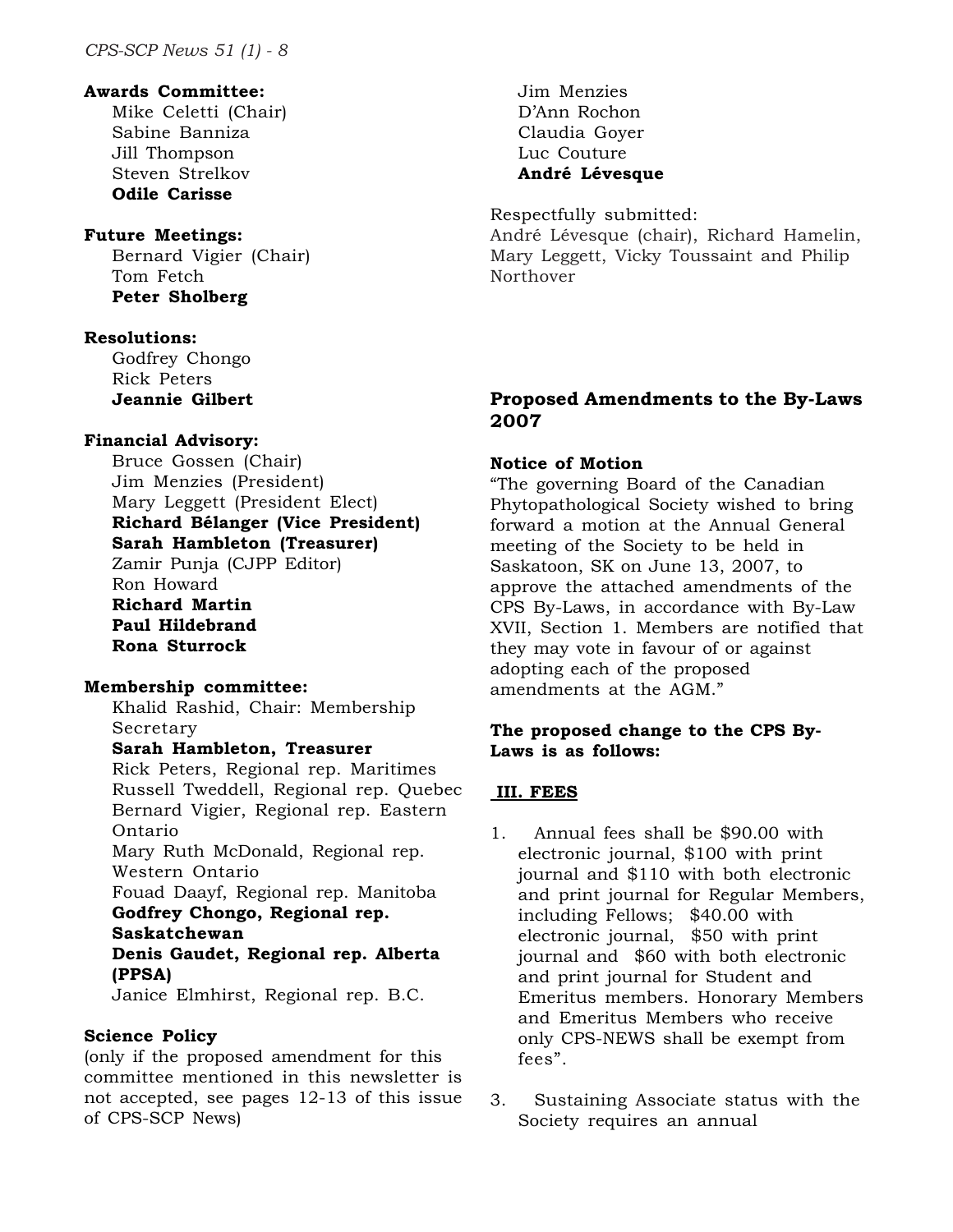contribution of at least \$190.00 with electronic journal, \$200 with print journal and \$210 with both electronic and print journal. A list of Sustaining Associates shall be published in each issue of the Canadian Journal of Plant Pathology.

#### **Current by-laws reads as follows:**

#### **III. FEES**

- 1. Annual fees shall be \$85.00 for Regular Members, including Fellows, and \$35.00 for Student Members and Emeritus Members who wish to receive the Canadian Journal of Plant Pathology. Honorary Members and Emeritus Members who receive only CPS-NEWS shall be exempt from fees.
- 3. Sustaining Associate status with the Society requires an annual contribution of at least \$175.00. A list of Sustaining Associates shall be published in each issue of the Canadian Journal of Plant Pathology.

#### **Amendements proposés aux règlements en 2007**

#### **Avis de motion**

« Conformément au Règlement XVII, Section 1, le Conseil d'administration de la Société Canadienne de Phytopathologie présentera une motion à l'Assemblée générale annuelle de la Société qui se tiendra à Saskatoon, Saskatchewan, le 13 juin 2007, pour faire approuver les amendements aux Statuts de la SCP cijoints. Les membres sont avisés qu'ils peuvent voter pour ou contre l'adoption de chacun des amendements proposés à l'Assemblée générale annuelle. »

#### **Les modifications proposées aux Statuts de la SCP sont les suivantes :**

#### **III. COTISATIONS**

- 1. La cotisation annuelle pour les membres réguliers, y compris les membres associés, sera de 90,00 \$ pour inclure la version électronique de la revue, de 100 \$ pour inclure la version imprimée et de 110 \$ pour inclure les deux versions; elle sera de 40,00 \$ pour les membres étudiants et les membres émérites qui désirent recevoir la version électronique de la revue, de 50 \$ pour la version imprimée et de 60 \$ pour les deux versions. Les membres honoraires et émérites qui reçoivent seulement le bulletin de nouvelles de la Société seront exemptés de la cotisation.
- 3. Le statut de membre bienfaiteur de la Société exige une contribution annuelle d'au moins 190 \$ avec abonnement à la version électronique de la revue, 200 \$ avec abonnement à la version imprimée et 210 \$ avec abonnement aux deux versions. La liste des membres bienfaiteurs sera publiée dans chaque numéro de la Revue canadienne de phytopathologie.

#### **Voici les termes des règlements actuels :**

#### **III. COTISATIONS**

1. La cotisation annuelle pour les membres réguliers, y compris les membres associés, sera de 85,00 \$ et de 35,00 \$ pour les membres étudiants et les membres émérites qui désirent recevoir la Revue canadienne de phytopathologie. Les membres honoraires et émérites qui reçoivent seulement le bulletin de nouvelles de la Société seront exemptés de la cotisation.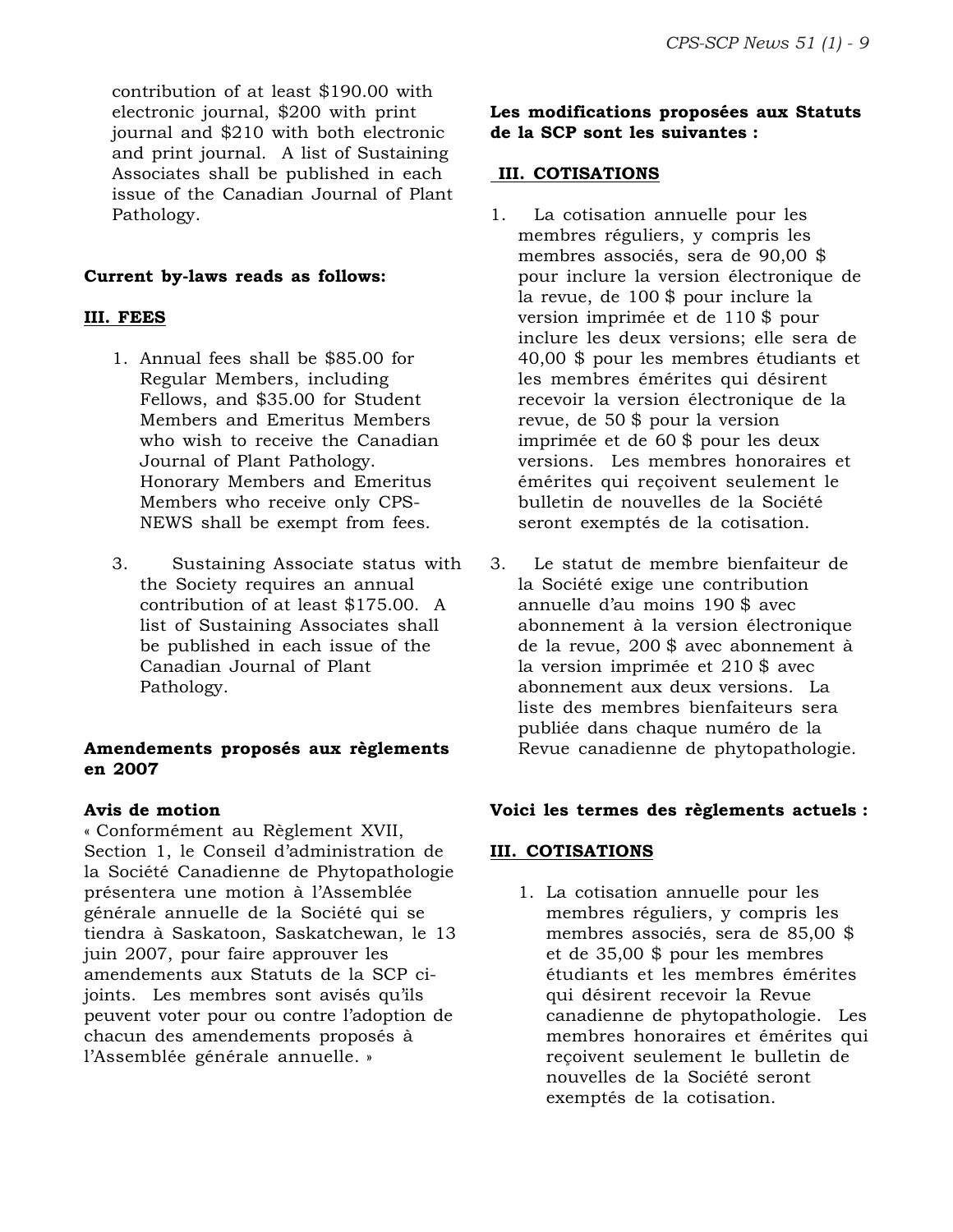*CPS-SCP News 51 (1) - 10*

3. Le statut de membre bienfaiteur de la Société exige une contribution annuelle d'au moins 175,00 \$. La liste des membres bienfaiteurs sera publiée dans chaque numéro de la Revue canadienne de phytopathologie.

#### **Proposed amendment to CPS bylaws**

#### **The existing section is as follows:**

6. Glenn Anderson Lectureship on World Food Security

To commemorate the contributions of an outstanding, internationally recognized plant scientist toward the security of world food supply. The award will sponsor lectures either at joint meetings of the Canadian and American Phytopathological Societies, at the International Congress of Plant Pathology, or to support lecture tours to third world countries, as circumstances permit.

Selections of the lecturer(s) will be the responsibility of the organizing committee of the joint meetings or one of its subcommittees or the organizing committee of the International Congress of Plant Pathology. The fund is intended to be used for travel expenses and honoraria. The terms of reference of the lectureship and the use of fund interest earnings will be reviewed at least every five years by the Board of both Societies.

#### **The CPS Executive Board recommends the following changes:**

- replace 'or to support lecture tours to third world countries' with 'or other special events as agreed to by both the Canadian and American Phytopathological Societies', and

- replace 'joint meetings or one of its subcommittees or the organizing committee of the International Congress of Plant Pathology' with 'of the meeting or event'.

#### **Amendements proposés aux règlements de la SCP**

#### **Voici les termes de la section actuelle :**

6. Fonds de conférence Glenn Anderson sur la sécurité alimentaire dans le monde.

Pour commémorer un phytopathologiste de renommée internationale dont la contribution exceptionnelle visait le maintien des réserves alimentaires au niveau mondial. Ce prix sera utilisé pour parrainer des conférences aux réunions des Sociétés canadienne et américaine de phytopathologie, lors des congrès internationaux en phytopathologie ou à défrayer les frais de tournée de conférences dans les pays en voie de développement, si les circonstances le permettent.

La sélection des candidats sera sous la responsabilité du comité organisateur des réunions de l'une ou l'autre des Sociétés ou d'un de leurs sous-comités ou d'un comité organisateur d'un congrès international en phytopathologie. Les fonds doivent servir à couvrir les frais de voyage et les honoraires.

Les Conseils d'administration des deux Sociétés doivent réviser les critères pour la remise de cette bourse de conférence ainsi que l'utilisation qu'on fait des intérêts accumulés dans ce fonds, au moins à tous les cinq ans.

#### **Le Conseil d'administration de la SCP propose les modifications suivantes :**

- remplacer « ou à défrayer les frais de tournée de conférences dans les pays en voie de développement » par « ou lors d'autres événements spéciaux après entente entre les Sociétés canadienne et américaine de phytopathologie », et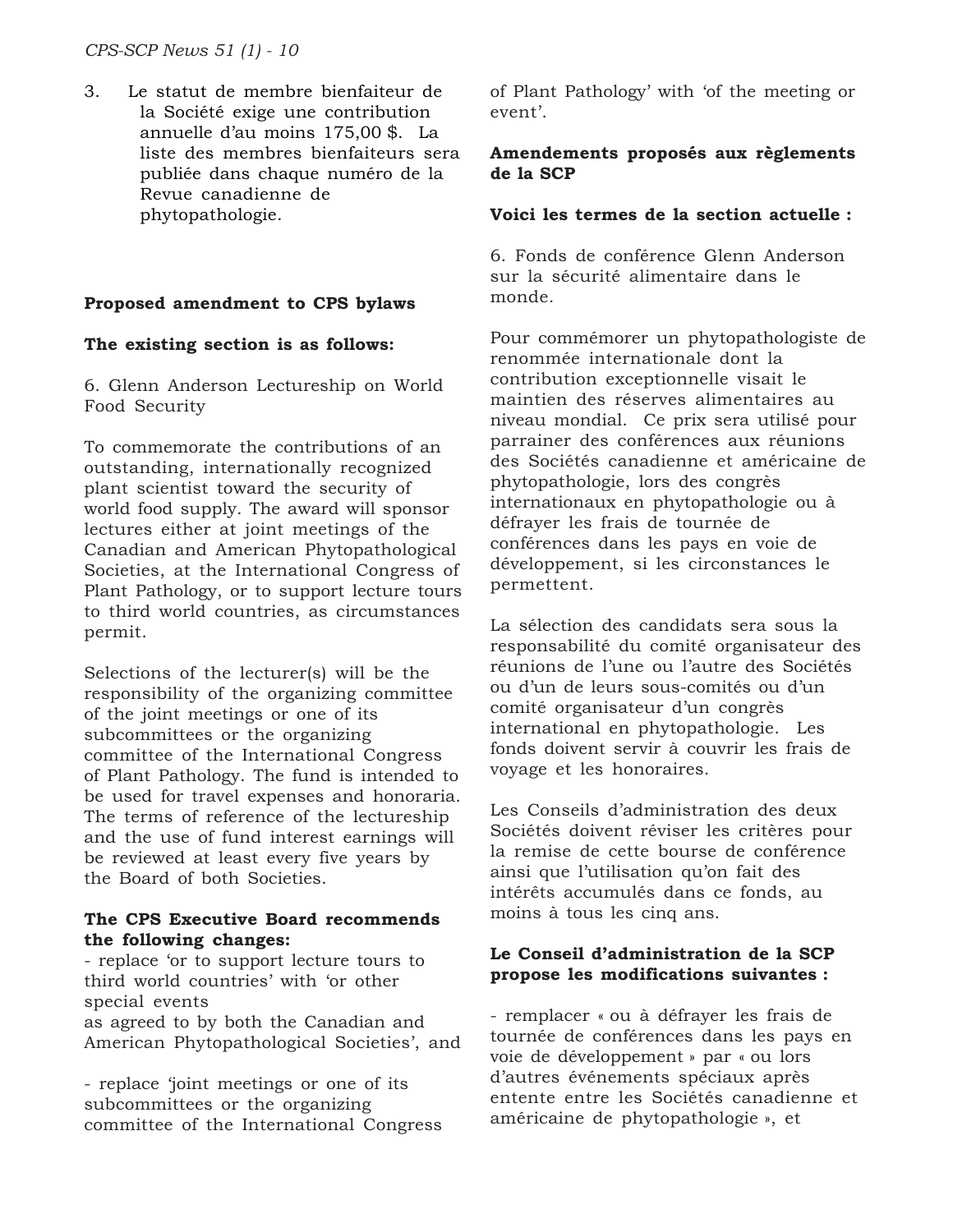- remplacer « des réunions de l'une ou l'autre des sociétés ou d'un de leurs souscomités ou d'un comité organisateur d'un congrès international en phytopathologie » par « de la réunion ou de l'évènement ».

#### **Proposed By-Law change**

Under the By-Laws, Section 9, which deals with the Science Policy Committee, the following is written:

"a) The committee shall consist of five members, including the Chairperson and four members elected by the membershipat-large. Normally, the Chairperson shall be the President-Elect. The four elected members shall serve four year terms with the senior member rotating off the committee at the end of their term. Normally, the senior elected member of the committee shall be the Vice-Chairperson.

b) The committee is responsible for identifying areas of concern to the Society as they relate to the conduct of science in Canada. This may involve issues relating to federal or provincial legislation, priorities in education or science funding, or public awareness as they affect the science and practice of plant pathology and constituent disciplines in Canada. "

The Executive Board of the CPS/SCP recommends the following changes to the By-Laws in Section 9:

"a) The committee shall consist of the four elected persons in the presidential stream of the Executive Board; the Past President, the President, the President Elect and the Vice President. Normally, the committee Chairperson shall be the President-Elect and the Vice-Chairperson will be the Vice-President.

b) The committee is responsible for identifying areas of concern to the Society as these relate to the conduct of science in Canada. This may involve issues relating to federal or provincial legislation, priorities in education or science funding, or public awareness as this affects the science and practice of plant pathology and constituent disciplines in Canada. Once an issue of interest is identified, the Science Policy Committee shall appoint an ad hoc committee of persons with the appropriate expertise and interest. The committee shall address the issue, as directed by the Science Policy Committee, and submit a final report to the Executive Board. Once the final report is approved by the Executive Board, the ad hoc committee will be dissolved."

#### **Amendement proposé aux règlements**

Voici les termes des règlements actuels, Section 9, à propos du Comité de la politique scientifique :

a) Le comité est composé de cinq membres dont le président désigné de la Société qui, normalement, préside le comité et quatre membres élus par les membres de la Société. Les quatre membres élus sont nommés pour un mandat de quatre ans. Le membre possédant le plus d'ancienneté agit comme vice-président pour ensuite être remplacé l'année suivante par celui qui possède le plus d'ancienneté.

b) Le comité est mandaté pour identifier des sujets d'intérêt pour la Société en ce qui concerne les affaires qui traitent de la conduite de la science au Canada. Ceci pourrait toucher les sujets suivants : - la législation fédérale ou provinciale; - les priorités en matière d'éducation et de financement de la science; - la perception du public quant à la science et la pratique de la phytopathologie et ses disciplines connexes au Canada.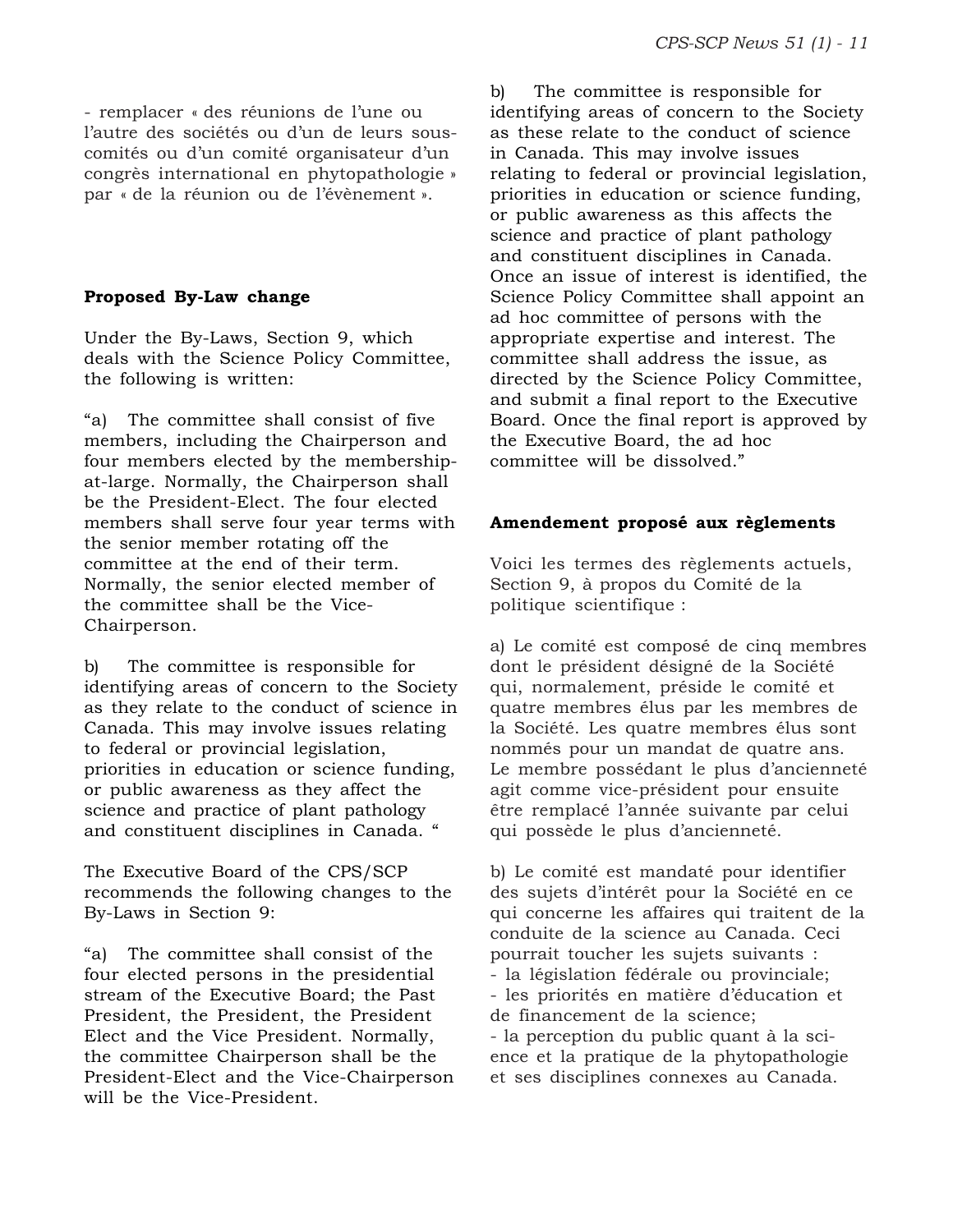Le Conseil d'administration de la CPS/ SCP propose les modifications suivantes aux règlements à la Section 9 :

a) Le comité est composé des quatre personnes élues de la succession présidentielle du Conseil d'administration : le président sortant, le président, le président désigné et le viceprésident. Le président désigné préside normalement le comité; le vice-président agit comme vice-président du comité.

b) Le comité est mandaté pour identifier des sujets d'intérêt pour la Société en ce qui concerne les affaires qui traitent de la conduite de la science au Canada. Ceci pourrait toucher les sujets suivants : - la législation fédérale ou provinciale; - les priorités en matière d'éducation et de financement de la science; - la perception du public quant à la science et la pratique de la phytopathologie et ses disciplines connexes au Canada. Une fois qu'un sujet d'intérêt a été identifié, le Comité de la politique scientifique doit former un comité ad hoc de personnes intéressées avec les compétences pertinentes. Le comité doit étudier le sujet, avec le cadre de références déterminé par le Comité de la politique scientifique, et soumettre un rapport final au Conseil d'administration. Une fois le rapport final approuvé par le Conseil d'administration, le comité ad hoc est dissout.

Saskatchewan. Descriptions of the awards can be found on the CPS website at http:// www.cps-scp.ca/awards.htm. Awards offered through the CPS-SCP are Honorary Member, Fellow, Outstanding Research, Outstanding Young Scientist Award, Achievements in Plant Disease Management, and two Student Travel Awards. Please consider nominating your worthy colleagues for these awards.

Nominations can be sent to Antonet Svircev (Chair, Awards Committee), at svirceva@agr.gc.ca.



### *Important Information and Deadlines For Plant Canada 2007*

#### Conference Dates: JUNE 10 - 14, 2007 Abstract Submissions: APRIL 5, 2007 Early Registration: APRIL 5, 2007 Free Night Contest: APRIL 5, 2007 Accommodations Deadline: APRIL 30, 2007

#### **http://www.plantcanada.ca/2007.htm**

### **Announcements**

#### **CPS Awards / Recompense SCP**

This is a reminder to submit your nominations for the CPS awards in time for the 2007 Annual Meeting of CPS-SCP, which will be held with Plant Canada from June 10 - 14, 2007, in Saskatoon,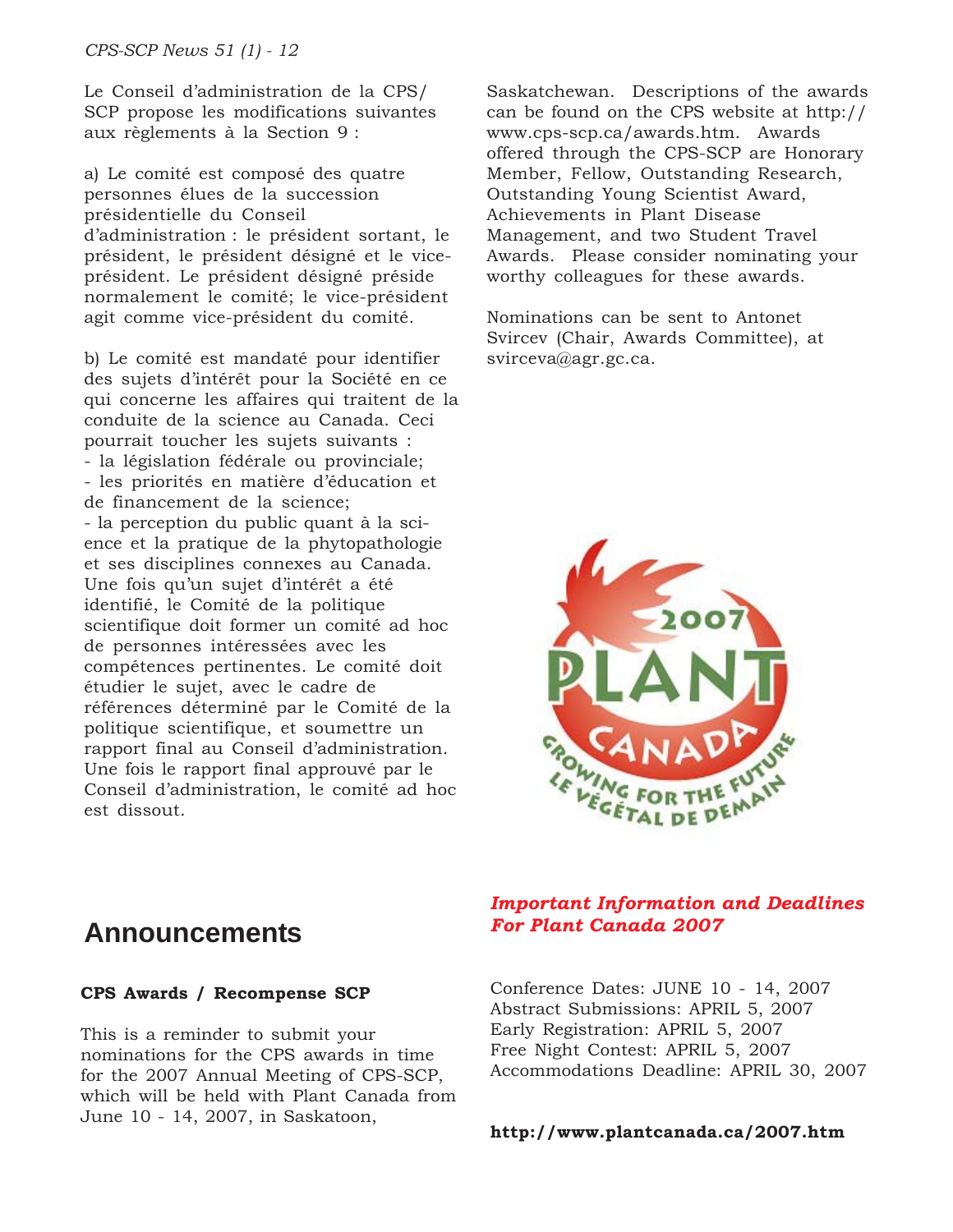#### **Western International Forest Disease Work Conference (WIFDWC) WIFDWC 2007: October 15-19 Sedona, Arizona**

The WIFDWC will be held this year in beautiful Sedona, Arizona, October 15-19, 2007.

Jim Worrall is the program chair (970-642- 1166, jworrall@fs.fed.us). Please contact him with ideas for papers you would like to contribute. A formal solicitation for papers and posters will follow.

MaryLou Fairweather is taking care of local arrangements, and has secured nice conference facilities in Sedona at the Radisson Poco Diablo Resort (http:// www.radisson.com/sedonaaz).

Please note the dates, and make plans to join us for an interesting meeting that will keep us on the forefront of forest pathology in the west.

Information on the program, registration, and local arrangements will be available on the WIFDWC website:

http://www.fs.fed.us/foresthealth/ technology/wif/

Michael McWilliams WIFDWC 2007 secretary mmcwilliams@odf.state.or.us

#### **XIV INTERNATIONAL BOTRYTIS SYMPOSIUM**

VISIT THE XIV INTERNATIONAL BOTRYTIS SYMPOSIUM, 2007 CAPE TOWN WEBSITE FOR THE LATEST UPDATE AND CALL FOR ABSTRACTS.

Deadline for Submission of Abstracts is 1 June 2007. Registration details and the latest update on the symposium will be placed on the website in May 2007. Please visit the website http:// academic.sun.ac.za/botrytis2007 for further details.

For more information on the Symposium, please contact the Conference Secretariat at conf@conferencesetal.co.za

Conferences et al P O Box 452 Stellenbosch 7599

Tel 27 21 886 4496 Fax 27 21 883 8177

Website: www.conferencesetal.co.za

#### **Course Announcement:**

#### **Introduction to Food- and Air-Borne Fungi, 18-22 June 2007, Ottawa, Canada**

More than 100 mould and yeast species common in indoor air and on food will be examined, including important species of *Penicillium, Aspergillus, Fusarium, Trichoderma, Stachybotrys, Cladosporium, Mucor, Rhizopus, Alternaria* and *Scopulariopsis.* This 5 day course is appropriate for those interested in food spoilage, indoor air quality, industrial hygiene, mycotoxins, pharmaceuticals, biodeterioration, etc.

Instructors: Robert A. Samson and Jos Houbraken, Centraalbureau voor Schimmelcultures, Keith A. Seifert and John Bissett, Agriculture and Agri-Food Canada.

For more information, please contact Keith A. Seifert, Biodiversity Theme (Mycology & Botany), Eastern Cereal and Oilseed Research Centre, 960 Carling Ave., Agriculture and Agri-Food Canada, Ottawa, Ontario K1A 0C6 CANADA. Phone: 613-759-1378. Fax: 613-759-1701. Email: seifertk@agr.gc.ca or visit the course web site at http://www.indoormold.org.